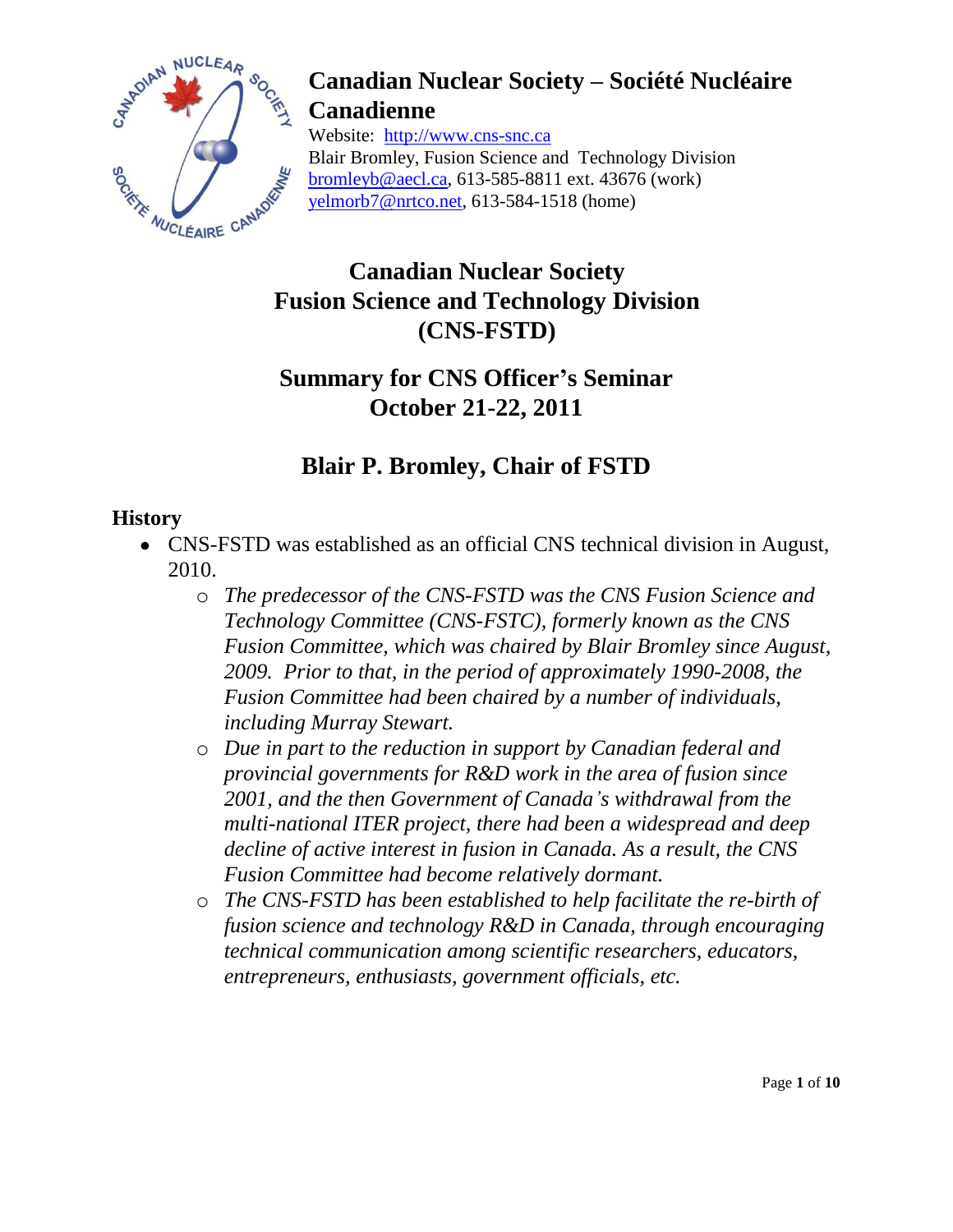

Website: http://www.cns-snc.ca Blair Bromley, Fusion Science and Technology Division bromleyb@aecl.ca, 613-585-8811 ext. 43676 (work) yelmorb7@nrtco.net, 613-584-1518 (home)

### **Recent CNS-FSTD Success:**

• The CNS-FSTD was able to organize a fusion science and technology technical session at the CNS 2011 Annual Conference in Niagara Falls, with six technical papers in fusion, attracting participants from across Canada, and from another country. This was the first dedicated fusion technical session at a CNS conference in more than ten years.

### **Ongoing Action Items and Activities:**

- **Recruit new chair for CNS-FSTD.**
	- o *Preferably a CNS member who is currently doing some work in fusion, or closely related. It is expected that this individual will be able to dedicate more time and effort in leading and coordinating the activities of various volunteers within the division.*
- Need to identify list of CNS Members who are also members of CNS-FSTD.
- Need volunteers to assist with activities.
- Establish an Organizing Committee for FSTD.
- Develop an updated email list for fusion researchers and enthusiasts.
- Plan for a Canadian Fusion Workshop in future, perhaps as an embedded meeting following a CNS Annual Conference.
- Need an FSTD Representative on CNS Annual Conference Organizing Committee, and Technical Program Committees.
- Organize a fusion technical session at CNS Conference.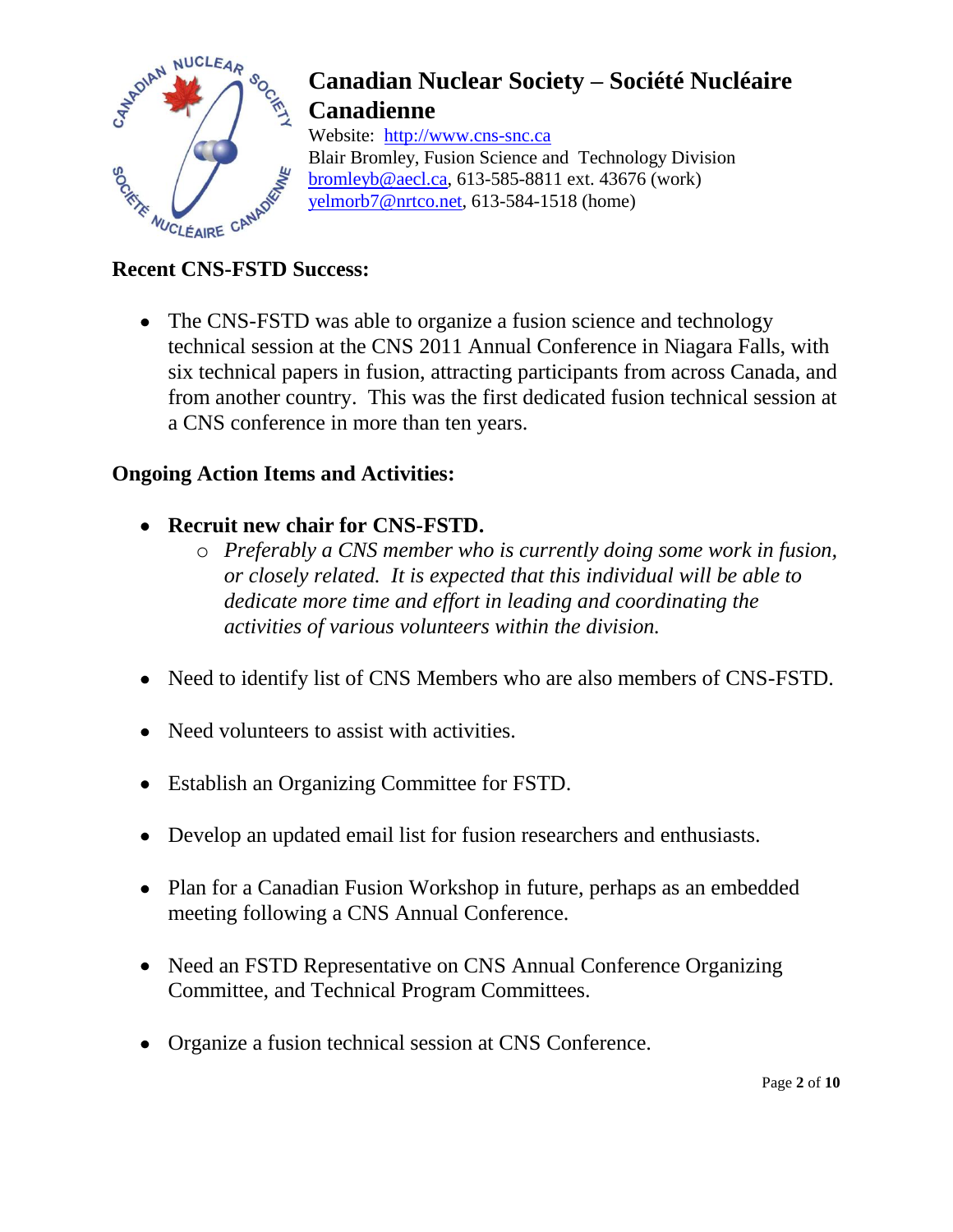

Website: http://www.cns-snc.ca Blair Bromley, Fusion Science and Technology Division bromleyb@aecl.ca, 613-585-8811 ext. 43676 (work) yelmorb7@nrtco.net, 613-584-1518 (home)

- Recruit fusion papers and plenary session speakers for CNS Conference.
- Organize tours for fusion-related research facilities in Canada.
- Maintain a dialogue with the Plasmas Physics Division of the Canadian Association of Physicists (CAP).
- Having a person serve as a liaison for the CNS with CAP might be helpful; someone who serves on both the CNS Council and the CAP Executive, to help facilitate communication. This may be an appropriate role for a professor in engineering physics or applied physics. Face-to-face interactions may be required.
- Set up a fusion webpage on the CNS website.
- Prepare a CNS position paper on fusion science and technology. o Need input from researchers across Canada to develop this.
- Set up a blog or discussion group for fusion in Canada. o Maybe a Facebook Page.

### **Feedback, Questions and Suggestions:**

If you have any feedback, questions, or suggestions, or would like to become a volunteer to assist with FSTD (even doing something small, for a couple of hours per year would help), then please contact Blair Bromley by email and/or by telephone: Blair Bromley, [bromleyb@aecl.ca;](mailto:bromleyb@aecl.ca) [yelmorb7@nrtco.net,](mailto:yelmorb7@nrtco.net) 613-584-8811 ext. 43676, or 613-584-1518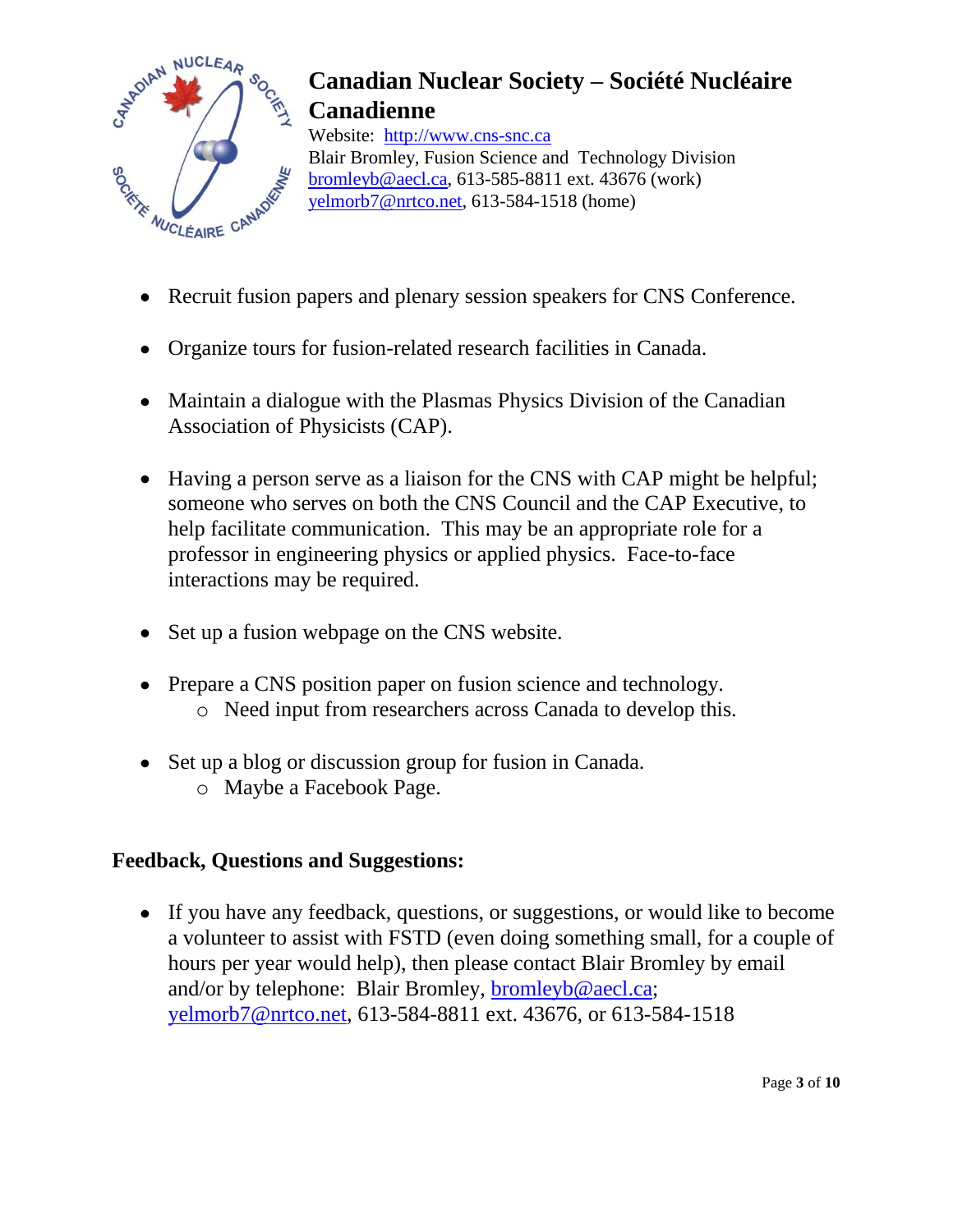

Website: http://www.cns-snc.ca Blair Bromley, Fusion Science and Technology Division bromleyb@aecl.ca, 613-585-8811 ext. 43676 (work) yelmorb7@nrtco.net, 613-584-1518 (home)

# **Letter to Participant at the CNS Officer's Seminar**

### **Dear CNS Member,**

Greetings! My name is Blair Bromley, and I am the current Chair of the Canadian Fusion Science and Technology Division.

### **Downturn in Fusion**

Due to various reasons, there has been a downturn in Canadian participation in research and development (R&D) in fusion science and technology within the international community since 2001. As a result, there was also a decline in the CNS Fusion Committee, which had become relatively dormant.

### **Revitalization of Fusion in CNS**

In 2009, there was an initiative to re-vitalize the CNS Fusion Committee, and this has culminated in with the milestone of establishing the CNS Fusion Science and Technology Division, which became an official technical division of the CNS in August, 2010.

#### **Fusion Energy has Large Long-Term Potential**

Considering the long-term potential and value of the development of fusion energy, it is vital that there be a sustained effort to preserve and hopefully grow the fusion S&T knowledge base and R&D activities in Canada. Such sustained activities will help contribute to the eventual development of fusion energy as a power source to complement others.

#### **Fusion will Require Commitment**

It is realized and fully understood that the goal of developing fusion energy is apt to be very difficult and long-term, as it has been for the last 60 years. Making continual progress towards reaching that goal will depend on long-term public support and private investment. It will also likely require more collaboration between nations on existing and potential future projects.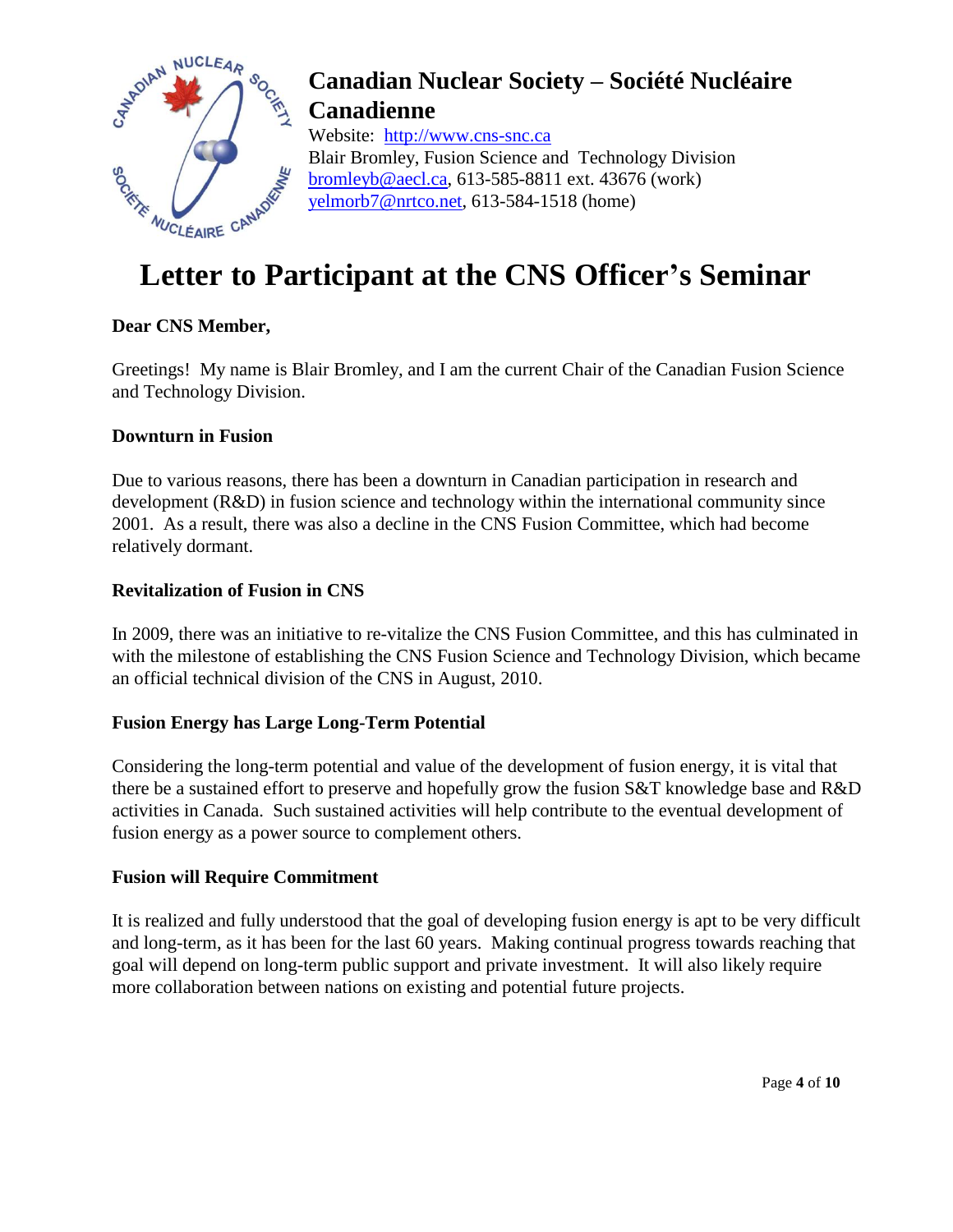

Website: http://www.cns-snc.ca Blair Bromley, Fusion Science and Technology Division bromleyb@aecl.ca, 613-585-8811 ext. 43676 (work) yelmorb7@nrtco.net, 613-584-1518 (home)

#### **Become a Member of FSTD**

Therefore, I would like to invite you to become a member of the CNS Fusion Science and Technology Division, a broad network through which researchers, educators, entrepreneurs, and enthusiasts across Canada can continue to communicate and exchange ideas and information in long-term support of developing fusion energy in Canada.

#### **Volunteer to Help FSTD Grow and Develop**

As a member of this division, you will get out of it what you put into it, as it is a purely volunteer activity, but we may have the opportunity to make a long-term difference by re-building and growing fusion research in Canada. Shown on the following page is a short list of tentative goals for this committee. Perhaps you might like to help contribute to achieving one or more of those goals as part of a group effort.

### **Join the CNS-FSTD Organizational Committee**

If you would like to be a part of the *CNS-FSTD Committee,* please contact me. If you know of a colleague who might be interested, please forward this letter to them.

Thank you for your time and consideration. I look forward to hearing from you soon.

Sincerely,<br>Blain P. Bramley

Dr. Blair P. Bromley, Chair, Fusion Science and Technology Division, Canadian Nuclear Society

19 MacDonald St. P.O. Box 500 Deep River, ON, K0J 1P0 613-584-8811 ext. 43676 (work), 613-584-1518 (home) [bromleyb@aecl.ca](mailto:bromleyb@aecl.ca) , [yelmorb7@nrtco.net](mailto:yelmorb7@nrtco.net)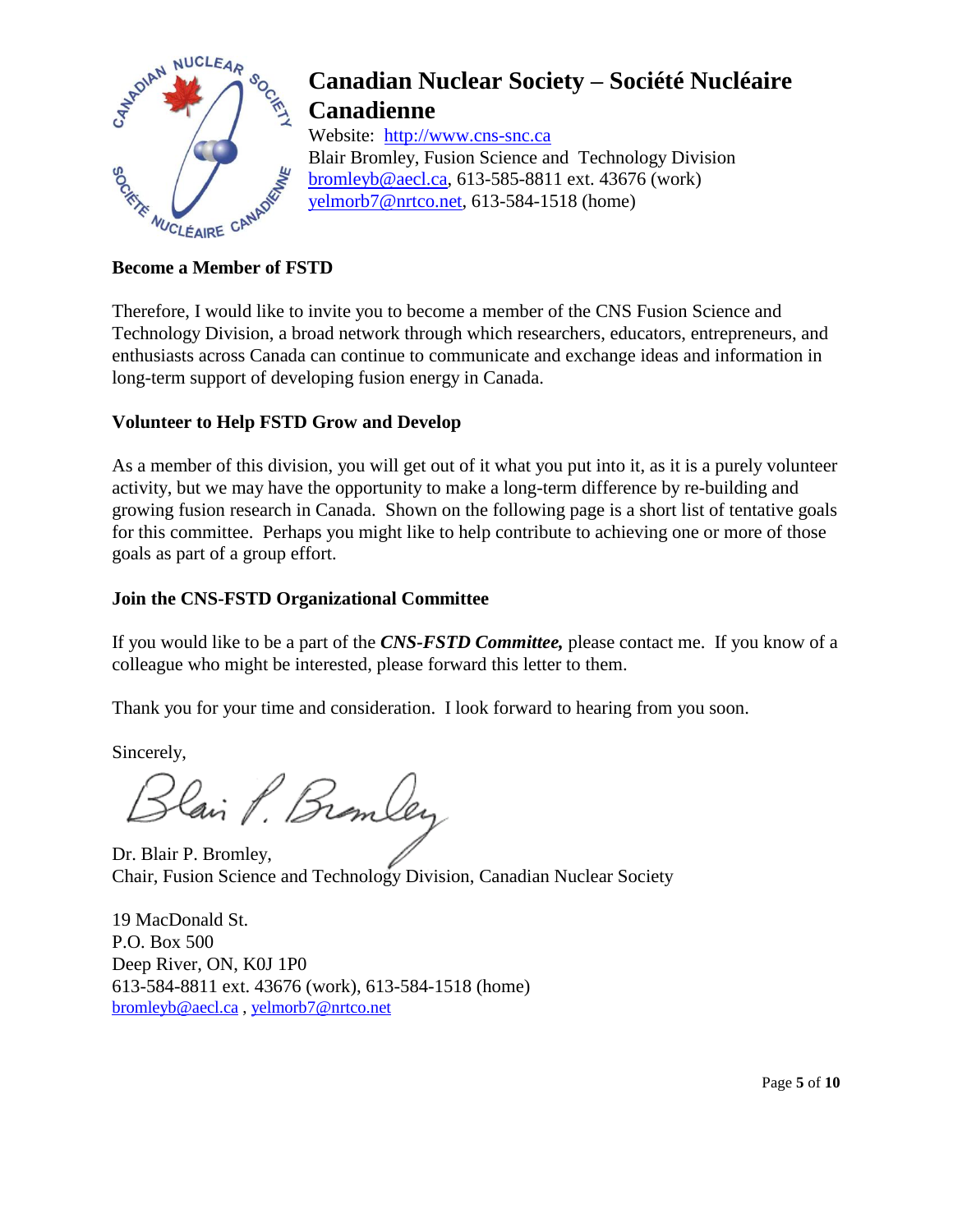

Website: http://www.cns-snc.ca Blair Bromley, Fusion Science and Technology Division bromleyb@aecl.ca, 613-585-8811 ext. 43676 (work) yelmorb7@nrtco.net, 613-584-1518 (home)

### **Goals of CNS Fusion Science and Technology Division**

(Last Update: October 18, 2011)

- 1. To develop a position paper by the CNS for long-term Canadian strategy for Fusion S&T R&D.
- 2. Encourage Canada-wide participation and sharing of information on research in fusion, plasma physics, and related sciences and technology through participation in technical sessions / conferences at Canadian Nuclear Society annual meetings (yearly or every 2<sup>nd</sup> year), or at other meetings co-sponsored by the CNS.
- 3. To promote Canada-wide co-operation and collaboration between universities, various research laboratories, and private companies.
- 4. To get co-sponsorship with various societies (e.g. Canadian Association of Physics, etc.)
- 5. To provide resources / information to all stakeholders (e.g. federal and provincial governments, universities, industry, associations, societies) to encourage their long-term, continued and sustained support on Canadian R&D in fusion science and technology.
- 6. Maintain CNS-FSTD Website on CNS Website.
- 7. Publish an annual CNS-FSTD Newsletter.
- 8. Inform CNS-FSTD members of news, stories and information about what is going on in fusion science and technology research and development, both in Canada, and in other nations.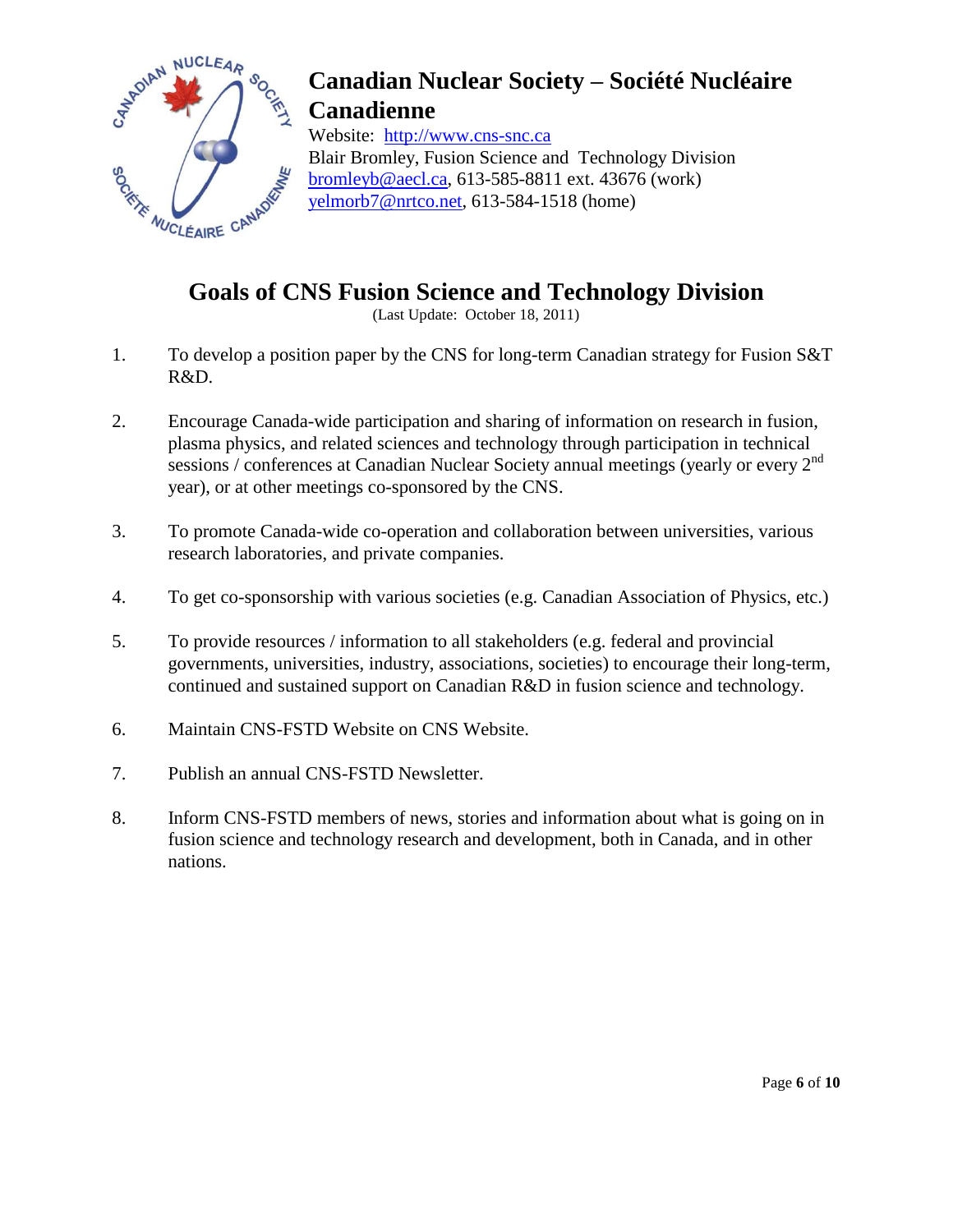

Website: http://www.cns-snc.ca Blair Bromley, Fusion Science and Technology Division bromleyb@aecl.ca, 613-585-8811 ext. 43676 (work) yelmorb7@nrtco.net, 613-584-1518 (home)

### **Supplementary Information and Commentary**

### **A Qualitative Review of Historical Progress in Fusion Science and Technology**

### **Early Promises**

Many of you may recall early predictions of "commercial fusion power plants within 10, to 20, to 50 years", and this statement has been repeated for the last 50 years. It would now seem that there is no definite time frame for if and when fusion power plants will become a reality. Clearly, it is quite probable that there are many remaining physics and engineering obstacles to overcome in fusion science and technology before the ultimate goal of fusion-based electric power plants become a reality.

### **Fusion More Challenging than Initially Realized**

Many research groups at various universities and laboratories across the world have been working over the last several decades on developing various fusion concepts, many which since have been abandoned due to limited progress and success. In a numbers of situations, there was a failure to meet early expectations and promises, many which were grossly unrealistic. These failures were followed by the subsequent drying up of funds to carry out further research.

### **Up and Down Support for Fusion R&D**

As many of you may have experienced and observed, funding for fusion R&D has been going through periods of ups and downs throughout the international community. The early excitement, enthusiasm, and promise of fusion energy dating from the early 1950's has since given way to a more subdued and reserved approach. This has occurred due to the scientific and technical difficulties in achieving breakeven and net fusion power production, coupled with the reality that there are numerous alternative sources of energy that, in the foreseeable future, will be much easier and more economical to exploit (e.g. fossil fuels, nuclear fission, and various renewable resources).

### **Alternative Energy Supplies – Perception of No Urgency Yet for Fusion**

Thus, it may be considered by many governments that there is no immediate or urgent need to massively invest in developing fusion energy. It may be expected by many countries that reserves of fossil fuels and the growing exploitation of nuclear fission and renewable energy resources (e.g., wind, photo-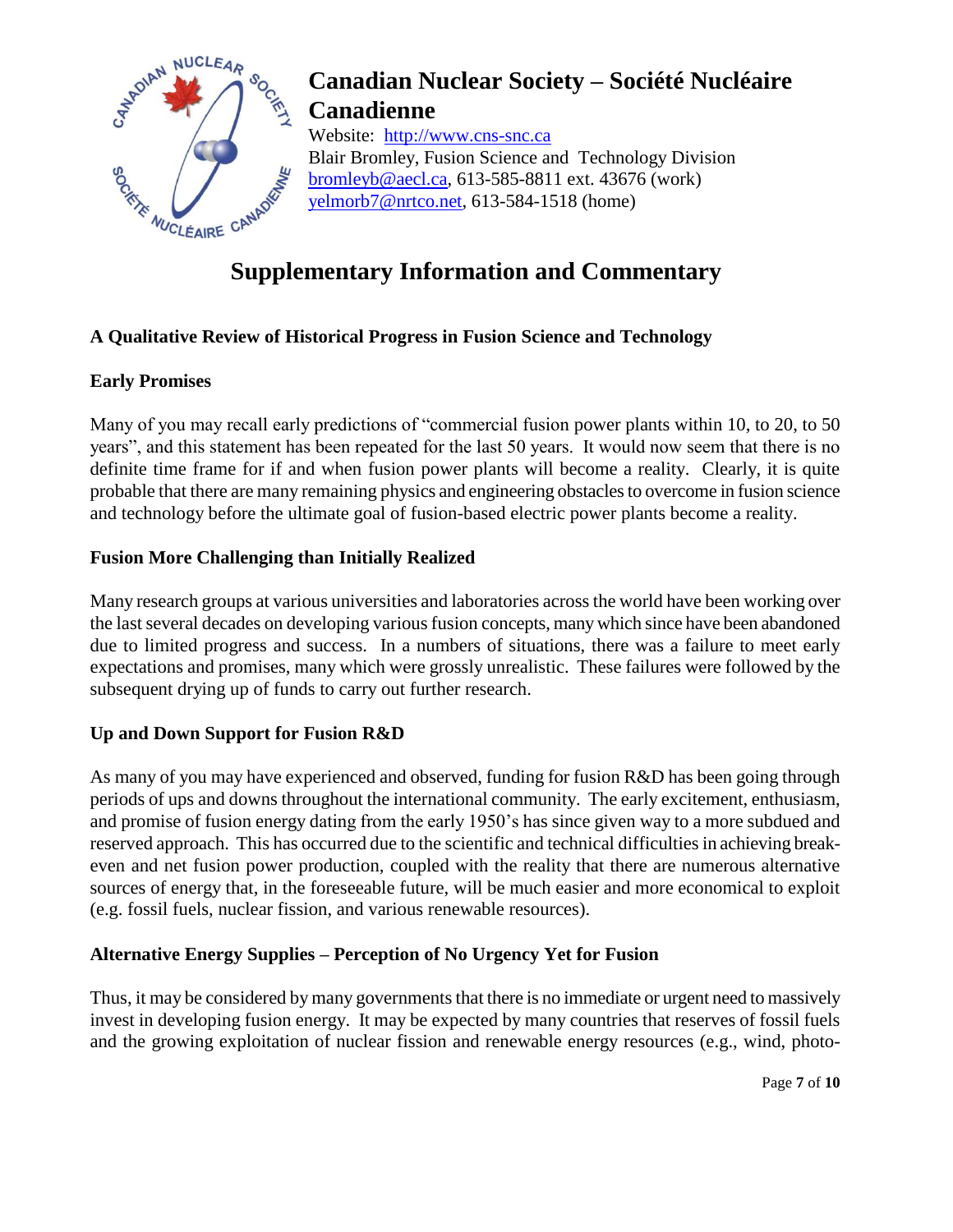

Website: http://www.cns-snc.ca Blair Bromley, Fusion Science and Technology Division bromleyb@aecl.ca, 613-585-8811 ext. 43676 (work) yelmorb7@nrtco.net, 613-584-1518 (home)

voltaics, solar-thermal, geothermal, biomass, tidal systems, ocean wave, etc.) will be adequate to meet the world's energy needs for the next several centuries.

### **Long-term Potential for Fusion Too Big to Ignore**

Nevertheless, it is realized that the potential energy resources for nuclear fusion are enormous by comparison to all other current sources. Therefore, it would be prudent, in the long-term interests of ensuring energy supplies, to take the necessary steps to develop the science and technology to enable the harnessing of the vast energy resource of fusion fuels available on Earth (eg. deuterium extracted from water, tritium bred from lithium extracted from the earth's crust).

#### **Some Current Mainstream Fusion Projects**

Today, there are two mainstream fusion concepts that are under investigation with substantial government support.

### **Inertial Confinement Fusion (ICF)**

One is Inertial Confinement Fusion (ICF), which is largely supported by defense spending due to the commonality of its physics with that of nuclear weapons

[\(http://en.wikipedia.org/wiki/National\\_Ignition\\_Facility\)](http://en.wikipedia.org/wiki/National_Ignition_Facility). Construction of the National Ignition Facility (NIF), sited at Lawrence Livermore National Laboratory (LLNL), which is a large laserbased ICF experiment, was completed in early 2009, and ignition test experiments have been underway since 2010.

#### **Tokamak Magnetic Confinement Fusion**

The other fusion device is the well-known "Tokamak" concept for electromagnetic confinement of plasmas, with several variants having being built and tested around the world over the last 40 years. Currently, the world's latest and largest test facility for the Tokamak concept is being built in Cadarache, France as part of an international project, ITER (International Thermonuclear Experimental Reactor, [www.iter.org\)](http://www.iter.org/). ITER  $(\sim 500 \text{ MW}_{th}, Q \sim 10)$  is expected to become operational by approximately 2020 and will operate for 20 years. ITER is to be followed by DEMO (~2,000  $MW_{th}$ , which is planned to be the first demonstration magnetic fusion-electric power plant.

On first glance, it might appear that a demonstration fusion electric power plant may become a reality in the next 30 to 40 years based on two mainstream concepts.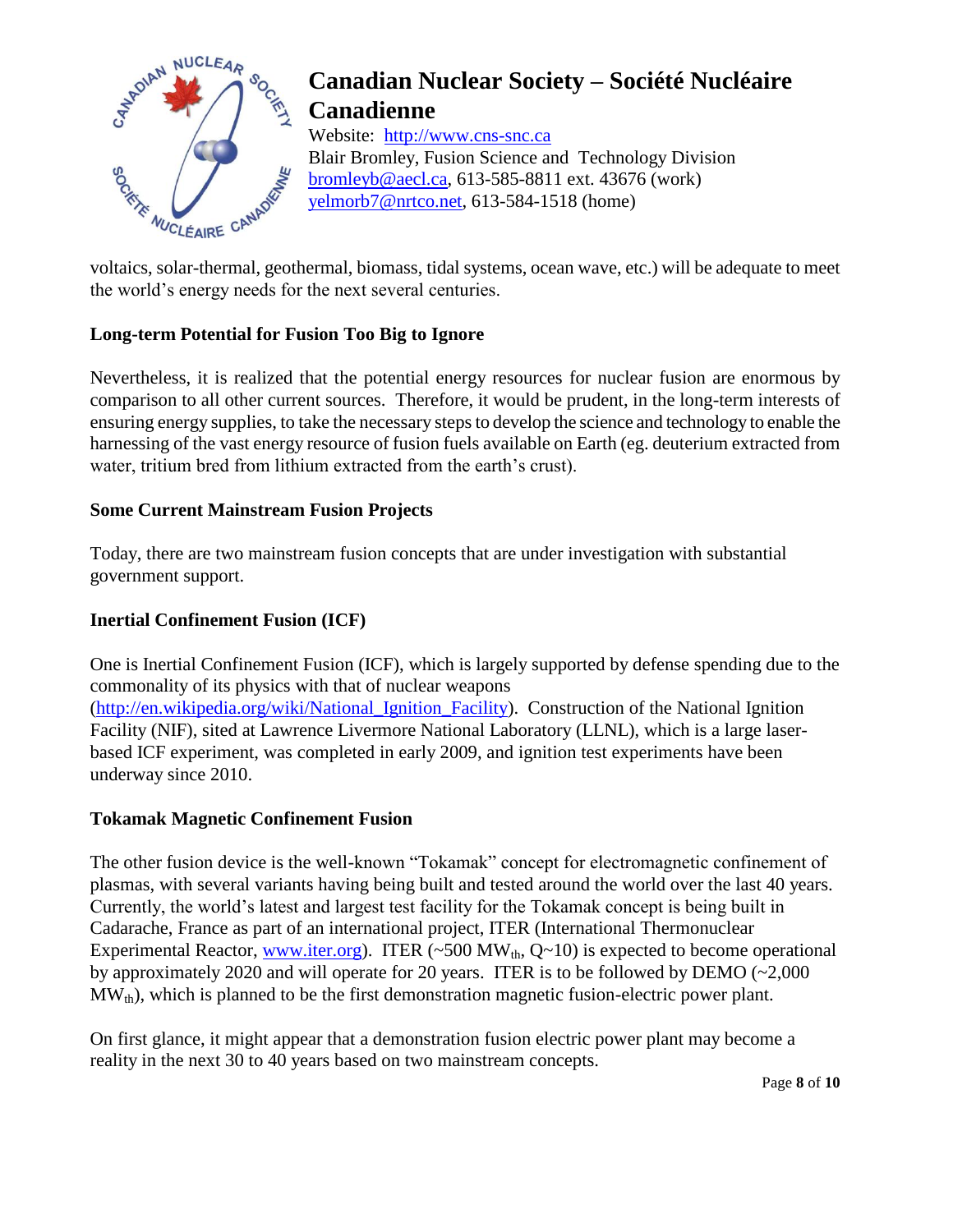

Website: http://www.cns-snc.ca Blair Bromley, Fusion Science and Technology Division bromleyb@aecl.ca, 613-585-8811 ext. 43676 (work) yelmorb7@nrtco.net, 613-584-1518 (home)

### **Potential for Alternative Fusion Concepts**

The current world emphasis on supporting the Tokamak and ICF fusion concepts does not mean that other fusion device concepts have no potential. Alternative means for confinement of fusion fuels at high enough densities and temperatures to achieve net power production may be possible. Although many early fusion concepts may have lost out on financial support for further R&D or have much smaller-scale budgets (e.g. stellarators, reversed-field pinches, magnetic mirrors, fieldreversed configurations (FRC), magnetic cusps, Z-pinches, theta-pinches, dense plasma focus (DPF), Penning Traps, electrostatic confinement, radio-frequency confinement, etc.), the alternative concepts may still have the potential to work, and to have some practical and economical advantages over the mainstream concepts. Further R&D may help may help uncover physics and engineering solutions to enhance performance.

#### **Potential for Hybrid Fusion-Fission Systems**

In addition to pure-fusion systems, another possibility for the not-too-distant future is the development of hybrid fusion-fission systems (e.g. [http://web.mit.edu/fusion-fission/\)](http://web.mit.edu/fusion-fission/), where a low-Q fusion reactor (Q~1) would be used to provide 14-MeV neutrons from the D-T fusion reaction to drive a sub-critical fission reactor made of thorium or depleted uranium. Such a system could serve as both a burner and breeder for fission fuels, and may act as a technology bridge to developing practical and economical full-fusion systems. A hybrid fusion-fission system may also be more economical than an accelerator-driven sub-critical reactor system, and it would have the ability to burn conventional fissile isotopes and fertile heavy actinides, such as those found in spent fission reactor fuels.

#### **Competition for Funding**

Historically, there has tended to be a very competitive environment for getting funding for fusion research. With limited government budgets allocated fusion R&D, at times there have been fierce competitions between various research groups to win funding, sometimes resulting in indirect attacks to discredit each other's work. Thus, a number of research groups have resorted to "fighting over the pie" with the "winner takes all" approach rather than "increasing the size of the pie".

In a number of cases, demonstrated successes, indication of good scaling outcomes, effective technical marketing and clever salesmanship has convinced some government programs and